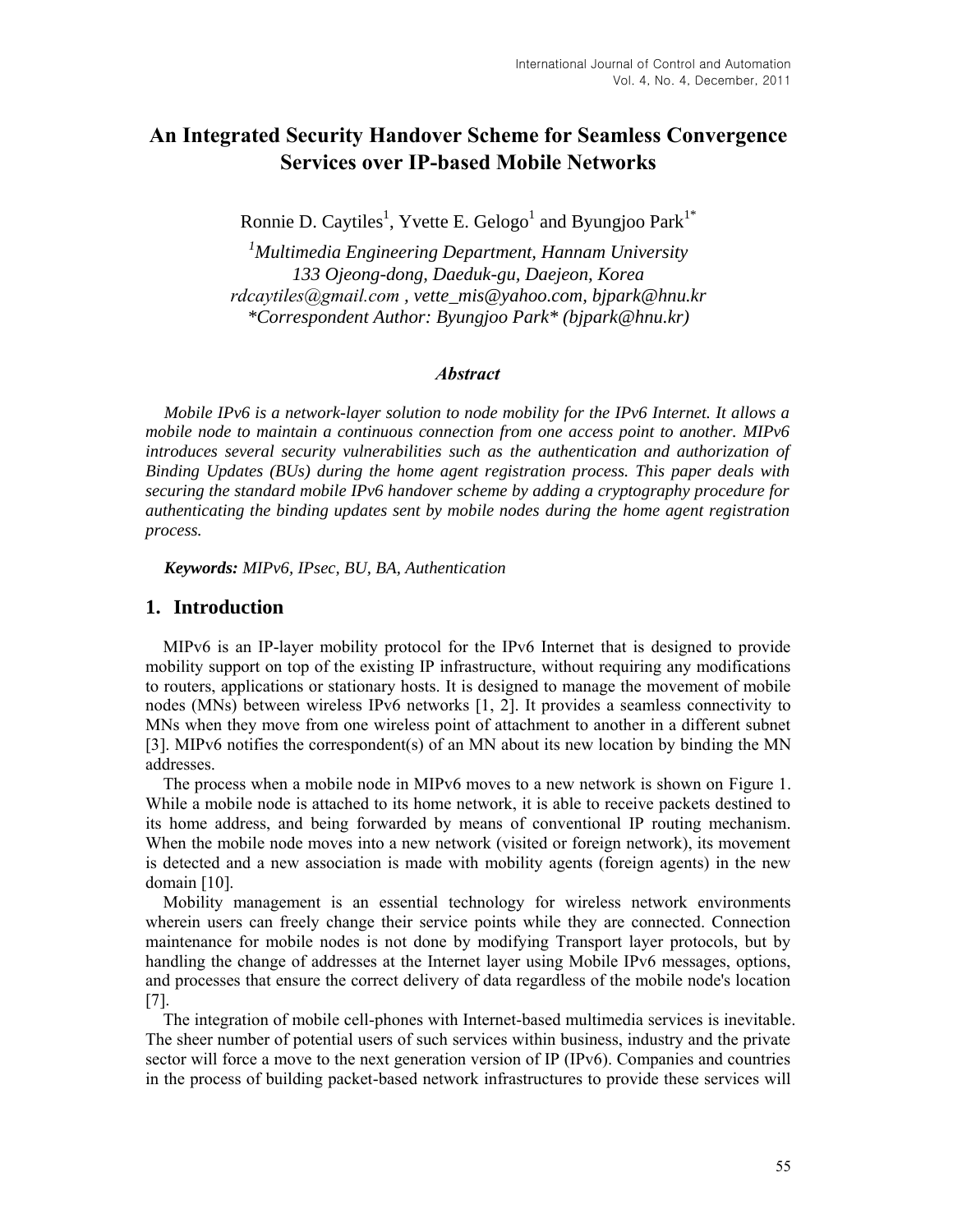want to invest in IPv6 rather than IPv4. To help pave the way for the standardization of mobile IPv6 (MIPv6), a solution should be found to the problem of handoff-induced packet delay and the impact it has on multimedia Quality-of-Service (QoS).



**Figure 1. Mobile IPv6 Scenario**

This paper deals with securing the authentication of the binding updates (the location information sent by the MN to its correspondents) during the home agent registration in a standard MIPv6 handover procedure. The remainder of this paper is organized as follows; Section 2 explains the basic operations and the standard handover procedure of the MIPv6, Section 3 deals with the proposed security scheme for binding-update authentication protocol, and Section 4 concludes the study.

# **2. Background**

### **2.1 Standard MIPv6 Protocol**

When a mobile node is away from home, it sends information about its current location to the home agent. A node that wants to communicate with a mobile node uses the home address of the mobile node to send packets. The home agent intercepts these packets, and using a table, tunnels the packets to the mobile node's care-of address [2], [3]. Figure 2 shows the basic operations of mobile node communications in MIPv6.



**Figure 2. Mobile IPv6 Basic Operations**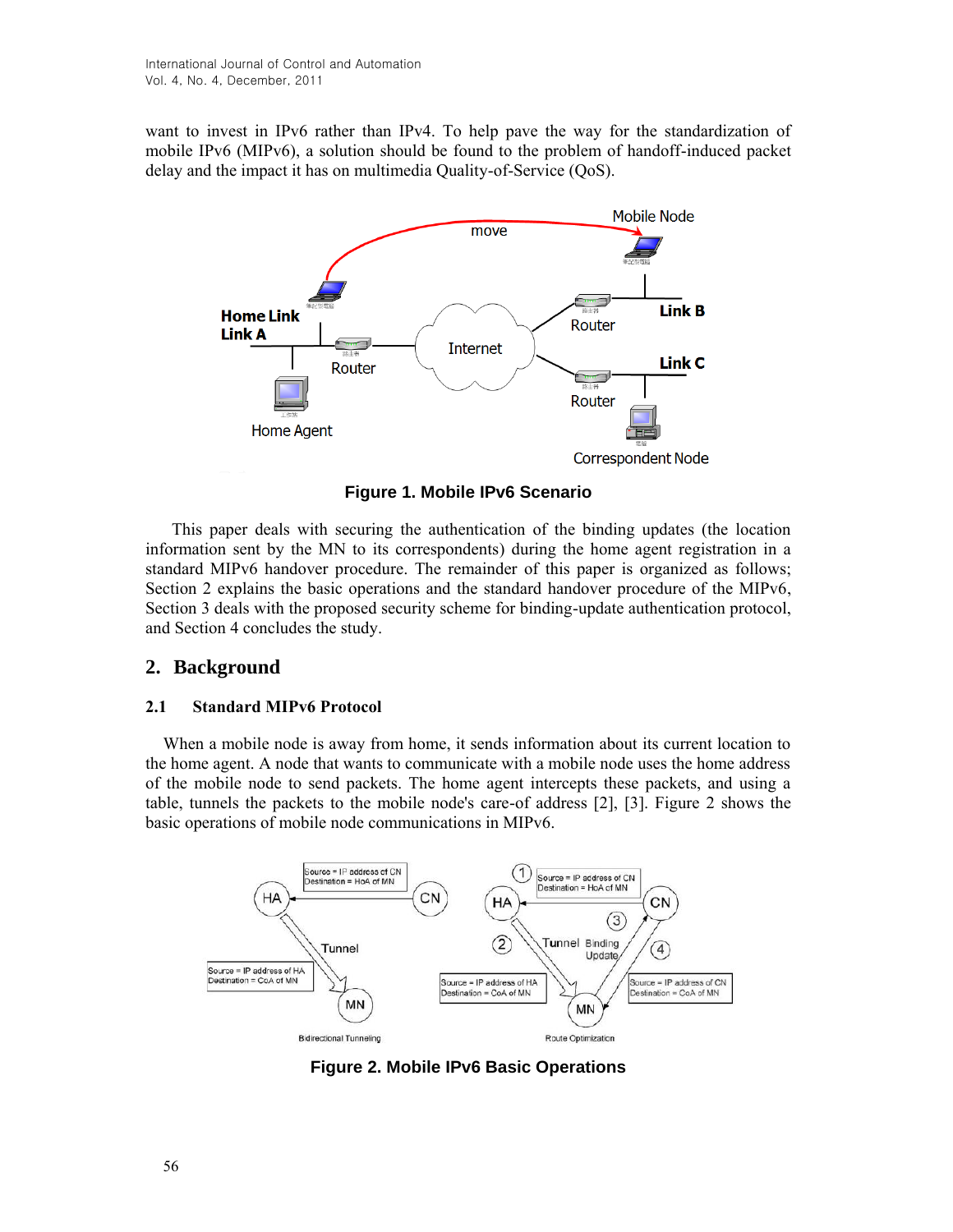There are two fundamental modes of communication for a mobile node (MN) and its corresponding nodes (CN), the bidirectional tunneling and the route optimization [4]. In the *bidirectional tunneling mode*, the packets from the CN are routed to the home agent and then tunneled to the MN. Packets to the CN are tunneled from the MN to the home agent (HA) and then routed normally from the home network to the CN.

A router called the home agent (HA) at the home network acts as the mobile's trusted agent and forwards IP packets between the mobile's home network and its current location called the care-of address (CoA). The home agent intercepts packets sent by correspondents to the HoA and forwards them to the CoA over an IPIP tunnel, i.e., encapsulated in another IP packet. When the mobile wants to send packets to a correspondent, it sends them to the home agent over the reverse tunnel. The home agent decapsulates the packets and forwards them to the correspondent.

When the mobile moves to a new location, it tells the home agent its new care-of address by sending a binding update (BU) message. The binding update causes the home agent to update the IPIP tunnel in such a way that the tunneled packets are routed to and from the new CoA. The binding update and the following binding acknowledgement (BA) are authenticated using a preconfigured IPsec security association between the mobile and the home agent.

The *route optimization mode* also uses the binding update and binding acknowledgement messages. When the mobile changes its current address, it sends BUs to its correspondents to notify them about the new location. The binding update contains the mobile's home address and current care-of address. The correspondent acknowledges the binding update and stores the location information in a binding cache, which is effectively a routing table: it tells that packets destined to the HoA should instead be sent to the CoA. The binding needs to be refreshed every few minutes by sending a new BU even if the mobile stays at the same CoA.

Route Optimization provides MN the opportunity to eliminate the inefficient triangle routing and bidirectional MN–HA tunneling. On receiving a tunneled packet from its HA, MN knows that CN that sent the packet is unaware of its current CoA. MN may choose to inform CN its new CoA using a Binding Update (BU) message, thereby allow CN to send subsequent packets directly to MN.

#### **2.2 Standard MIPv6 Handover Scheme**

A mobile node (MN) is addressed by two IP addresses in MIPv6, that is, a home address (HoA) and a care-of address (CoA). A Mobile Node (MN) has its static HoA at its home subnet. When moving to a new subnet, the MN will discover the default router, perform address auto-configuration, and use its new address as CoA. The former is an IP address assigned to MN within its subnet prefix on its home link and the latter is a temporary address acquired by MN while visiting a foreign link. This dual address mechanism realizes the design goal of MIP. Mobility support in IPv6 is considered particularly important, since mobile devices are predicted to account for a significant fraction of the population of the Internet during the lifetime of IPv6.

The MIPv6 handover procedure scheme wherein the MIPv6 allows the home agent (HA) to work as a stationary proxy for a mobile node (MN) is shown in Figure 3. Whenever the mobile node is away from its home network, the home agent intercepts packets destined to the node, and forwards the packets by tunneling them to the node current address, the care-ofaddress (CoA). The transport layer (TCP, UDP) uses the home address as a stationary identifier for the mobile node.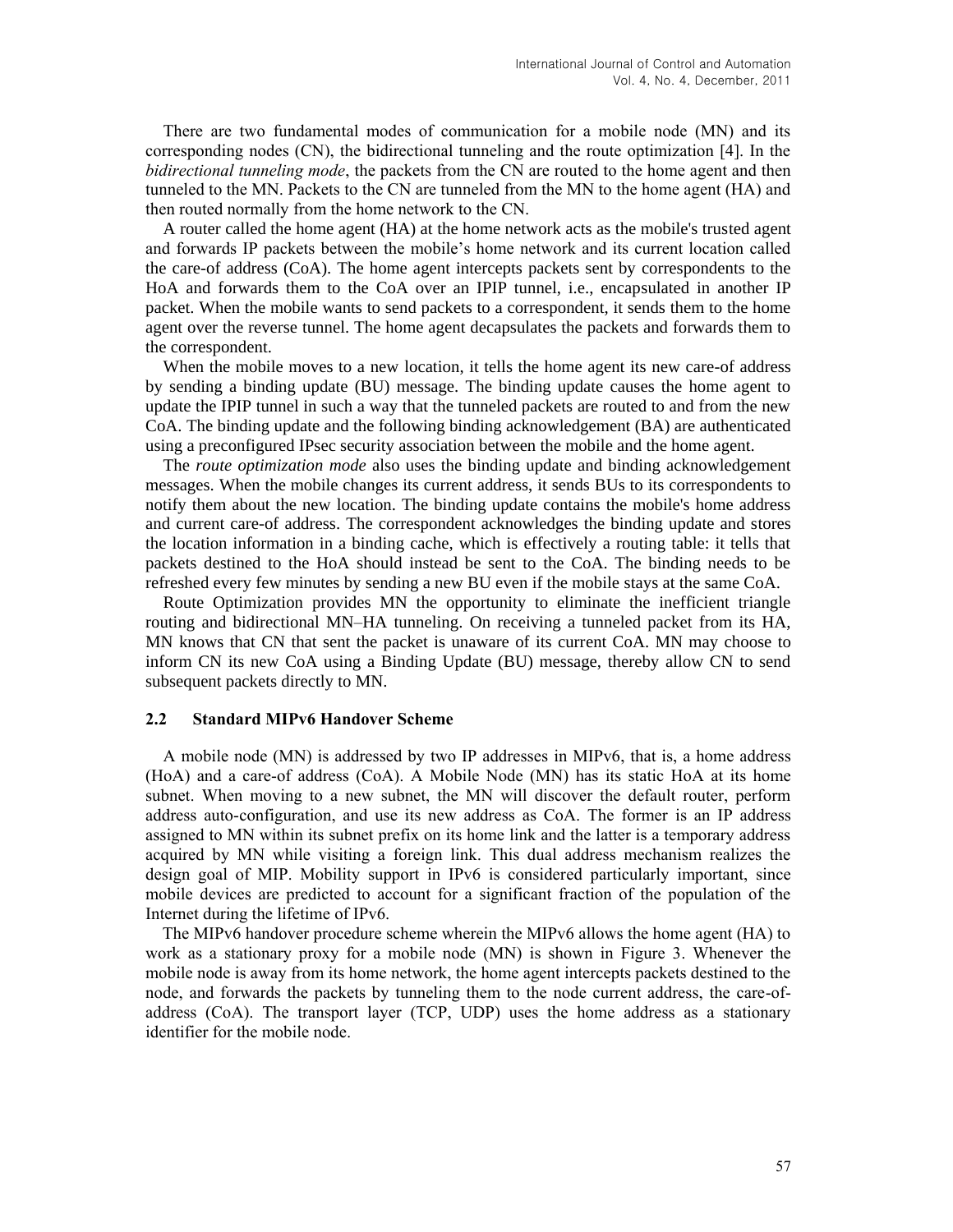

**Figure 3. Mobile IPv6 Handover Procedure Scheme**

## **2.3 Binding Update**

The binding updates described in the previous section was unauthenticated, thus, an unauthenticated or malicious BU messages can provide intruders an easy means to launch various types of attacks that could create serious security vulnerabilities [4]. Unauthenticated BU information makes it possible for an attacker to misinform correspondents about the node's location and, thus, to redirect packets intended for the mobile to a wrong destination. This can lead to the compromise of secrecy and integrity as well as to denial-of-service because the target nodes are unable to communicate.



**Figure 4. Home Agent Registration needs a Secured Authentication**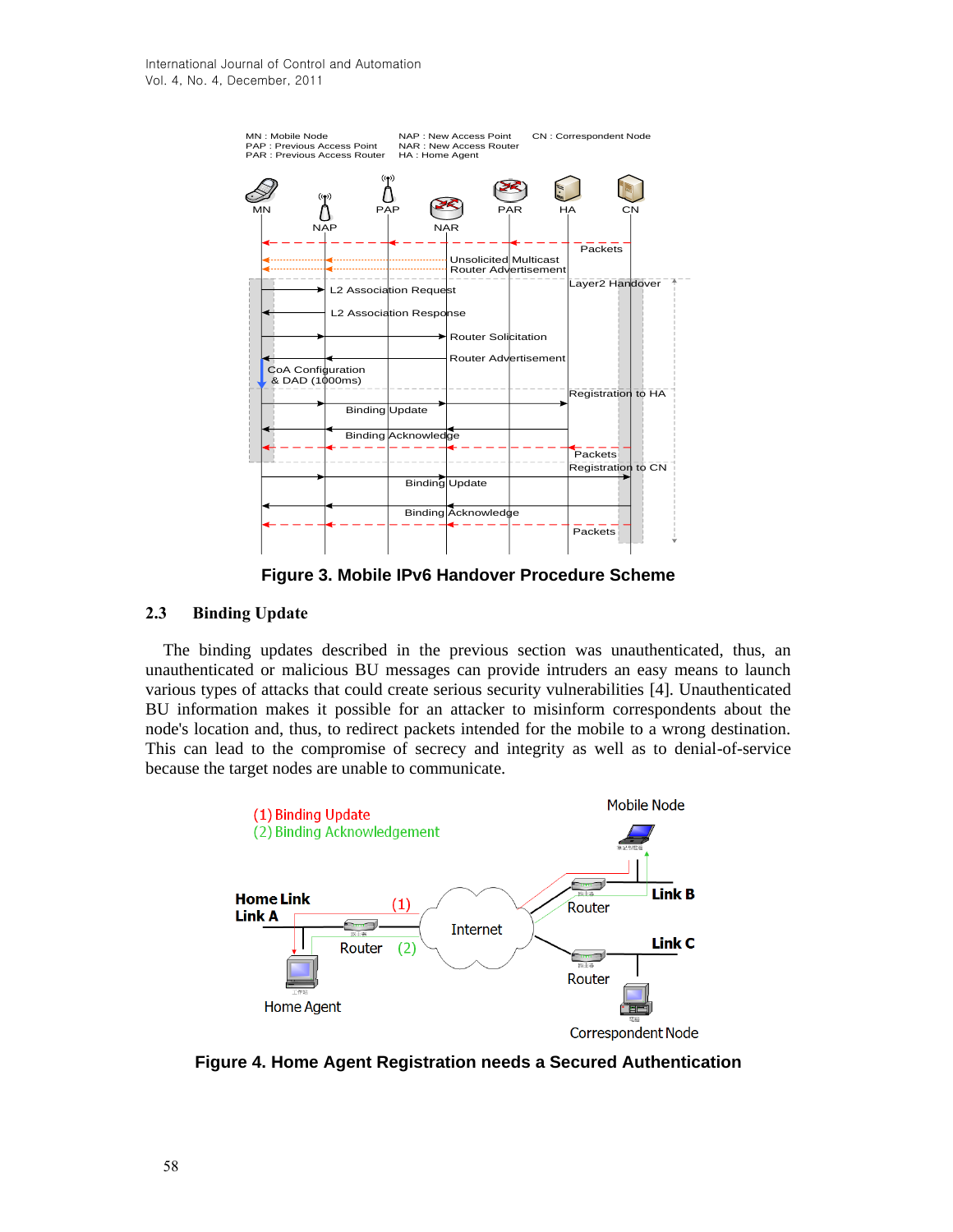Based on the analysis of the security weaknesses that exists in previously proposed protocols, this paper proposes to consider the implementation of an IPsec with mobility message authentication option for a secured authentication of Binding Updates and Acknowledgement messages between MN and HA [6, 8, 9]. This Proposed scheme is further discussed in the next section.

# **3. Proposed Secured Standard MIPv6 Handover Scheme**

This section defines a new mechanism in mobility message authentication option that can be use to secure Binding Update and Binding Acknowledgement messages in standard mobile IPV6 networks. This mechanism is able to be used along with the IPsec or preferably as a new mechanism to authenticate Mobile node in communication with Home agent or foreign agent to Binding Update and Binding Acknowledgement messages whenever IPsec infrastructure in a network does not exist.

The currently method for securing BUs and other MIPv6 control signals in HA registration process is the use of IPSec ESP in the transport layer. IPSec ESP or the IP Security Encapsulation Security Payload [2] is designed as the means of securing signaling messages between the Mobile Node and Home Agent for Mobile IPv6 (MIPv6) [5]. Securing the MIPv6 signaling messages includes the secured authentication of the Binding Updates and Acknowledgement messages used for managing the bindings between a Mobile Node and its Home Agent.



**Figure 5. Proposed MIPv6 Handover Scheme implemented with IPsec (mobility message authentication option)**

This paper proposes a scheme for securing the Binding Update and Binding Acknowledgment messages between the Mobile Node and Home Agent using a mobility message authentication option that is included in these messages. This scheme implements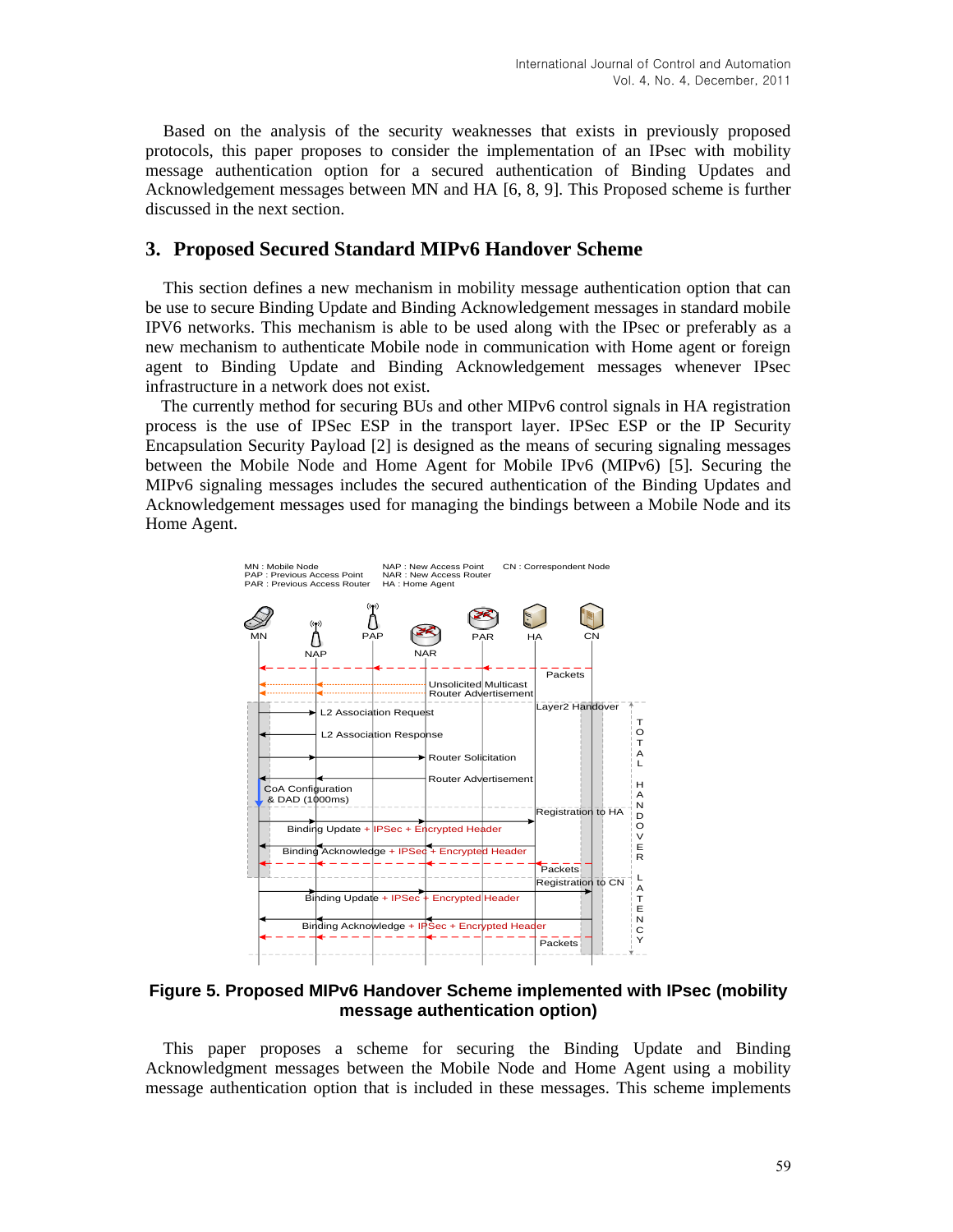the IPSec with mobility message authentication option for a secured authentication of Binding Updates and Acknowledgement messages between MN and HA. It enables IPv6 mobility in a host without having to establish an IPsec SA with its Home Agent. A Mobile Node can implement Mobile IPv6 without having to integrate it with the IPsec module, in which case the Binding Update and Binding Acknowledgement messages between the MN and HA are secured with the mobility message authentication option. This scheme makes use of public key certificate-based strong authentication technique to ensure data integrity. The enhanced security algorithm is developed and embedded as a mobility message authentication option that is appended to the MIPv6 signaling messages to prepare a secured communication between MN and CN. The algorithm is able to detect and prevent attackers from eavesdropping and modifying packets intended to specific nodes.

The overall implementation is based on home station, correspondent node and mobile agents. Mobile IPV6 agent finds the advertisement and registers with home agent and foreign agent based on the proposed scheme. The Mobile Node as a personal computer has some specific information that is included in the message authentication option as a file and then encrypts the file. The Home Agent includes this option in the Binding Acknowledge message if it received this option in the corresponding Binding Update and Home Agent has a shared public-key certificate-based mobility security association with the Mobile Node.

## **4. Conclusion and Future Works**

This study defines a secured authentication scheme of Home Agent (HA) registration for standard MIPv6 Handover scheme and used in the standard protocol such as IPSec. This secured authentication scheme is an alternate method for securing MIPv6 signaling messages between Mobile Nodes and Home Agents. It consists of a MIPv6-specific mobility message authentication option that can be added to MIPv6 signaling messages.

The quantitative and qualitative analysis and design of Mobile IPV6 authentication with respect to the IPSec will create more challenges about the authentication in IPV6 wireless networks in the future.

### **Acknowledgments**

This research was supported by Basic Science Research Program through the National Research Foundation of Korea (NRF) funded by the Ministry of Education, Science and Technology (2011-0026286).

### **References**

- [1] D. Johnson, C. Perkins, J. et al., "Mobility Support in IPv6", IETF RFC 3775, **(2004)** June.
- [2] http://ipv6.com
- [3] Americas Headquarters: "Implementing Mobile IPv6", Cisco Systems, Inc., **(2005)** March 28.
- [4] K. Ren, W. Lou, K. Zeng, F. Bao, J. Zhou, R. H. Deng, "Routing optimization security in mobile IPv6", Computer Networks, Elsevier B.V., **(2005)** September 19.
- [5] J. Arkko, "Using IPsec to Protect Mobile IPv6 Signaling between Mobile Nodes and Home Agents", IETF RFC 3776, **(2004)**.
- [6] H. Krawczyk, M. Bellare, R. Canetti, "HMAC: Keyed-Hashing for Messaging Authentication", IETF RFC 2104, **(1997)**.
- [7] J. Davies, "Understanding IPv6", Microsoft Press, Redmond, WA, **(2003)**.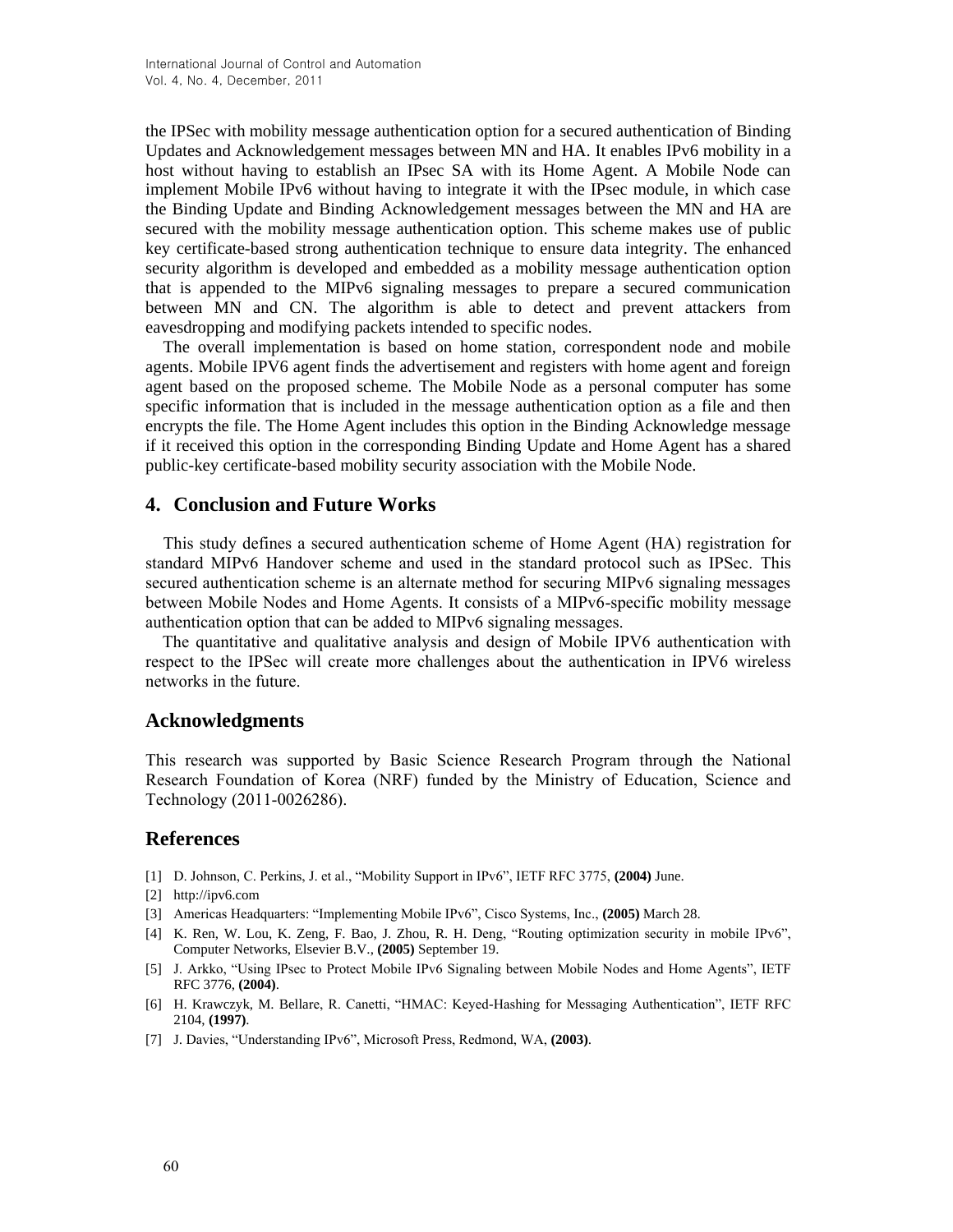- [8] L. WANG, M. SONG, J. SONG, "An efficient hierarchical authentication scheme in mobile IPv6 networks", School of Electronic Engineering, The Journal of China Universities of Posts and Telecommunications. China, **(2008)** October.
- [9] Huachun Zhou, Hongke Zhang and Yajuan Qin, An authentication method for proxy mobile IPv6 and performance analysis, Institute of Electronic Information Engineering, Beijing Jiaotong University, **(2008)**.
- [10] Vasos Vaassiliou and Zinon Zinonos, An Analysis of the Handover Latency Components in Mobile IPv6, Journal of Internet Engineering, vol. 3, no.1, **(2009)** December.

### **Authors**



#### **Ronnie D. Caytiles**

- 1995-2000 Bachelor of Science in Computer Engineering, Western Institute of Technology, Iloilo City, Philippines
- 2008-2010 Master of Science in Computer Science Central Philippine University, Iloilo City, Philippines
- Currently, Integrated Course for M.S. and Ph.D. in Multimedia Engineering, Hannam University, Daejon, Korea.
- Research Interests: Mobile Computing, Multimedia Communication, Information Technology Security, Ubiquitous Computing, Control and Automation.



#### **Yvette E. Gelogo**

- 2006~2010 Bachelor of Science in Information Technology, Western Visayas College of Science and Technology, Philippines
- Currently, Master of Science in Multimedia Engineering, Hannam University, Daejon, Korea
- Research Interests: Mobile Computing, Multimedia Communication, Ubiquitous Healthcare, Ubiquitous Learning, Biometrics, Information Security.



#### **Byungjoo Park**

He received the B.S. degree in electronics engineering from Yonsei University, Seoul, Rep. of Korea in 2002, and the M.S. and Ph.D. degrees (first-class honors) in electrical and computer engineering from University of Florida, Gainesville, USA, in 2004 and 2007, respectively. From June 1, 2007 to February 28, 2009, he was a senior researcher with the IP Network Research Department, KT Network Technology Laboratory, Rep. of Korea. Since March 1, 2009, he has been a Professor in the Department of Multimedia Engineering at Hannam University, Daejeon, Korea. He is a member of the IEEE, IEICE, IEEK, KICS, and KIISE. His primary research interests include theory and application of mobile computing, including protocol design and performance analysis in next generation wireless/mobile networks.